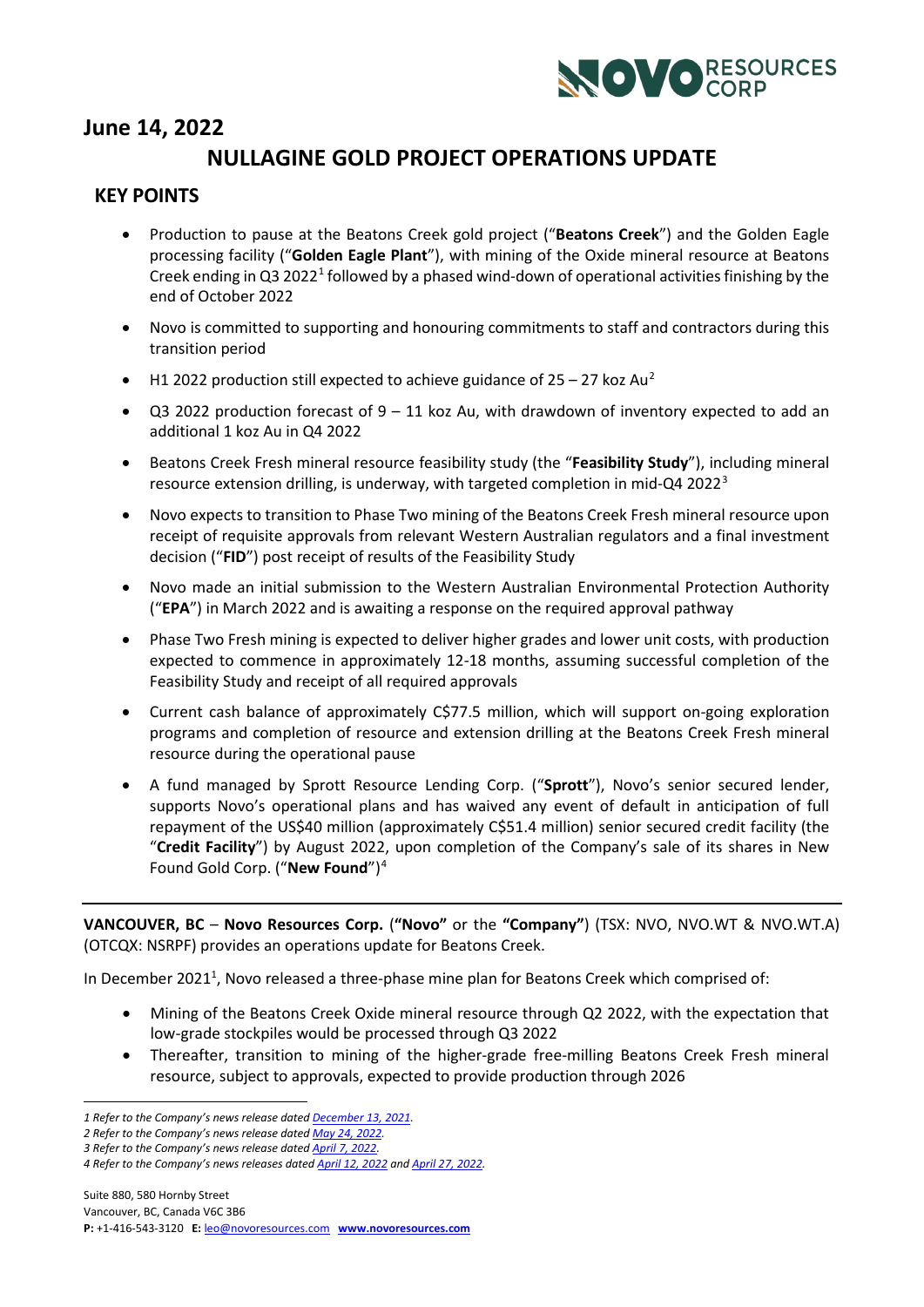

• Mining of the Golden Eagle deposit ("**Golden Eagle**") commencing and continuing through the transition from Beatons Creek Oxide to Fresh material, depending on timing of Beatons Creek Fresh mining approvals

Despite optimization activities for the Oxide mineral resource, mined grade continues to deliver marginal cashflow and grade control drilling has defined the extent of economic Oxide material which could be mined. Novo believes that economic mining and processing of the Oxide mineral resource can be extended for an additional quarter from the three-phase mine plan outlined in December 2021<sup>1</sup> and will now continue to the end of Q3 2022. However, the transition to Golden Eagle and the Fresh mineral resource cannot occur immediately as previously anticipated. As such, following completion of Oxide mining, the Company will pause production operations at Beatons Creek and the Golden Eagle Plant, with a controlled and phased wind-down of operational activities.

The Company expects production to recommence in approximately 12-18 months, following receipt of required approvals for the Fresh mineral resource and completion of a FID post receipt of the results from the Feasibility Study. Importantly, Novo has developed a detailed development and exploration plan during this period, which includes further definition and extension drilling of the Fresh mineral resource and resource definition drilling of near-mine targets, with a primary focus on the Mosquito Creek Oxide and Sulphide targets to extend the greater Nullagine gold project ("**Nullagine**") beyond Beatons Creek.

Commenting on the production update and path ahead at Nullagine, Executive Co-Chairman, acting Chief Executive Officer, and director Mike Spreadborough said, *"Confirmation of grade of the Oxide mineral resource has been a challenge. The team at Beatons Creek has done an excellent job in optimizing the mine plan and I, along with the Novo board of directors, commend them on their attention and focus. We now turn our attention to Phase Two mining of the Fresh mineral resource, where we expect operations to be supported by higher grades and lower mining costs. We will complete the Feasibility Study to validate the mining approach and economics prior to commencement of mining and in parallel we are seeking requisite environmental approvals."*

*"Unfortunately, we expect a 12–18-month gap in production as we seek formal approval to mine the Fresh mineral resource. While this pause is far from ideal, we will continue to focus on Novo's core strategic exploration programs across the Company's 11,000 square kilometres of premium Pilbara tenure."*

*"We will also focus on the efficient execution of the extensive work program we have developed over this period, with key activities planned across the Fresh mineral resource that will both optimize the economics and reduce future development and operational risks. This includes a 12-month drill out of the known Fresh mineral resource, exploration for extension opportunities, and completion of the Feasibility Study, which we expect to complete mid-Q4 2022. Further resource definition drilling of the Mosquito Creek Oxide and Sulphide targets, which comprises several exciting targets and provides excellent upside to extending production from Nullagine beyond Beatons Creek, is also planned."*

*"I would like to take this time to thank all the staff and contractors at Beatons Creek for their hard work and determination. We will honour our commitments to staff and contractors during the pause in operations and continue to support the local community and our Traditional Owner partners."*

*"Importantly, Novo remains in a strong financial position and we believe the plan in place provides the best platform for the Nullagine operations to become a consistent 100 koz/year gold operation and for Novo to deliver on its longer-term strategy of becoming a 250 koz/year gold producer through existing operations, exploration and other opportunities."*

#### **PHASE TWO – FRESH OPERATIONS AT BEATONS CREEK**

The Fresh mineral resource accounts for 65% of the total Beatons Creek mineral resource estimate<sup>1</sup>. Phase Two of operations, which is forecast to start in the next 12-18 months and is subject to approvals, is expected to be supported by higher grades and lower unit costs.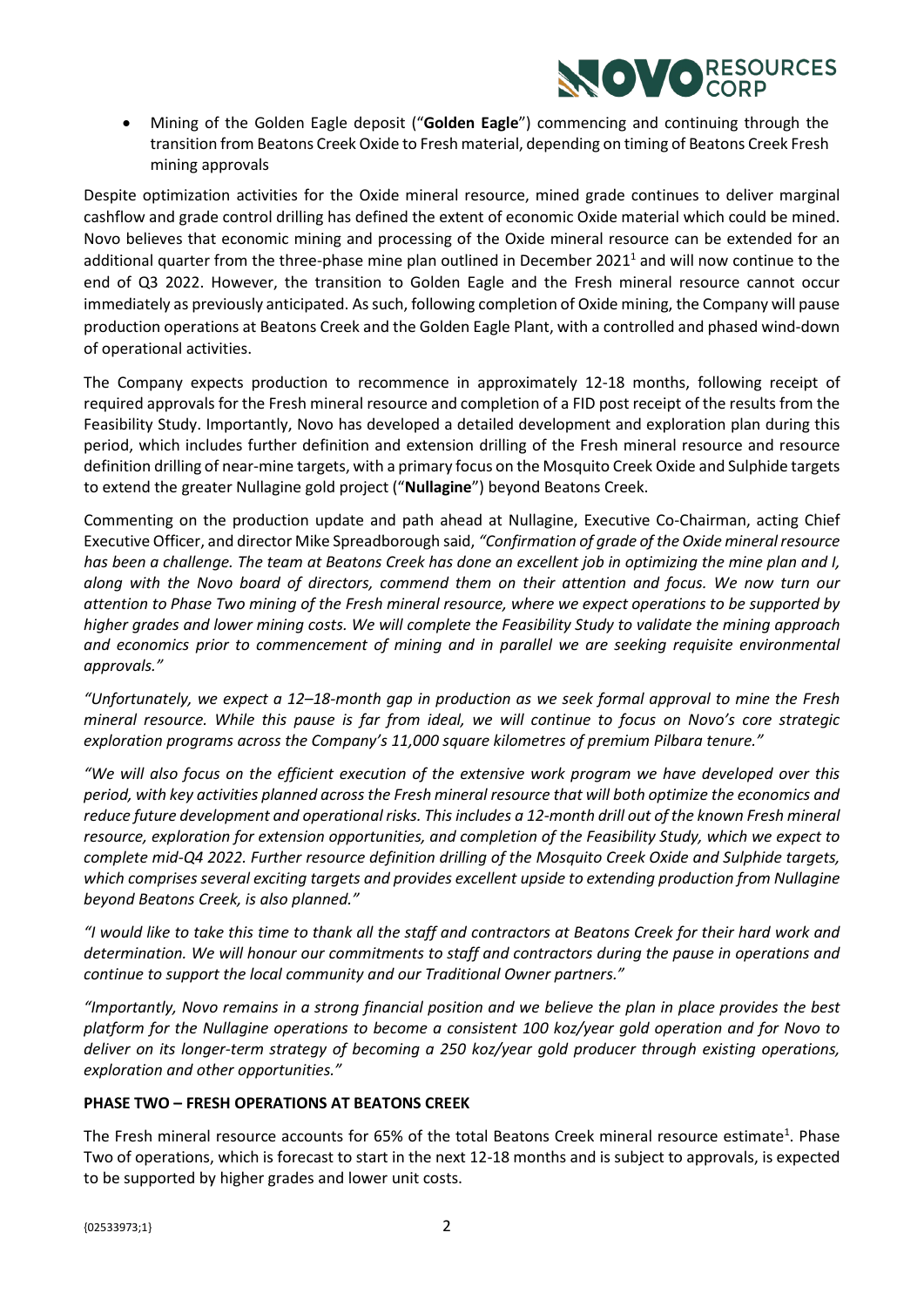

Delivery of Phase Two production will be underpinned by completion of key workstreams over the next 12 months, which include the following:

- Feasibility Study, which is underway and scheduled for completion in mid-Q4 2022:
	- o Expectation to report mineral reserve based on updated mineral resource
	- $\circ$  Study focused on optimizing life of mine costs for haulage, power, water and tailings storage
	- o Metallurgical and geotechnical diamond drilling programs have recently been completed
	- o Other key studies underway and progressing as planned
- Completion of Phase One of a reverse circulation ("**RC**") drilling program to deliver an upgraded mineral resource:
	- $\circ$  Results to be used in a mineral resource update, which will form the basis of the Feasibility Study
- Resource definition and extension drilling programs for the Fresh mineral resource. Programs have commenced and will continue for the remainder of CY 2022 and into H1 2023
	- $\circ$  Program to be completed in stages, targeting higher priority areas in the first instance and progressing to lower priority targets
	- $\circ$  Significant assay results to date provide Novo with an excellent platform to plan future stages of drilling
	- o Focused on growing inferred mineral resource, informing further studies and life-of-mine planning

Delivery of Phase Two will play a critical role in executing the long-term vision at Nullagine, which should see production of the Fresh mineral resource between 2023-2026, with extensional drilling focused on extending production post 2026, along with exploration and development work at Mosquito Creek. Mining of the Fresh mineral resource is subject to receipt of approvals and a FID post receipt of the results from the Feasibility Study.

#### **GOLDEN EAGLE**

Novo has completed confirmatory resource drilling and metallurgical testing to evaluate the potential to expand the historical Golden Eagle pit. Unfortunately, this work confirmed the geological complexity of Golden Eagle mineralization and also confirmed historic studies that Golden Eagle material requires the Golden Eagle Plant to be expanded to include a flotation circuit and associated components. The Company's review has also confirmed that a mining restart of the Golden Eagle pit requires approval from relevant Western Australian government agencies. A decision has yet to be made whether the Company will progress further resource drilling and technical studies.

#### **LONG-TERM PRODUCTION POTENTIAL AT MOSQUITO CREEK**

Novo has developed and is implementing a refractory (Sulphide) strategy at Mosquito Creek to target production at Nullagine post-Phase Two mining of the Fresh mineral resource.

Historical work completed by Millennium Minerals Limited (prior to being acquired by Novo<sup>[5](#page-2-0)</sup>) successfully identified extensive Sulphide mineralization at Mosquito Creek at several targets and importantly, the majority of Sulphide mineralization is accessible by expansion of existing Mosquito Creek Oxide pits including Golden Eagle and Golden Gate. Historical work also indicated good gold recovery using fine grinding and flotation, which would require expansion of existing Golden Eagle Plant.

<span id="page-2-0"></span>*<sup>5</sup> Refer to the Company's news releases date[d August 4, 2020](https://novoresources.com/wp-content/uploads/2022/05/2020-08-04.pdf) an[d September 8, 2020.](https://novoresources.com/wp-content/uploads/2022/05/2020-09-08.pdf)*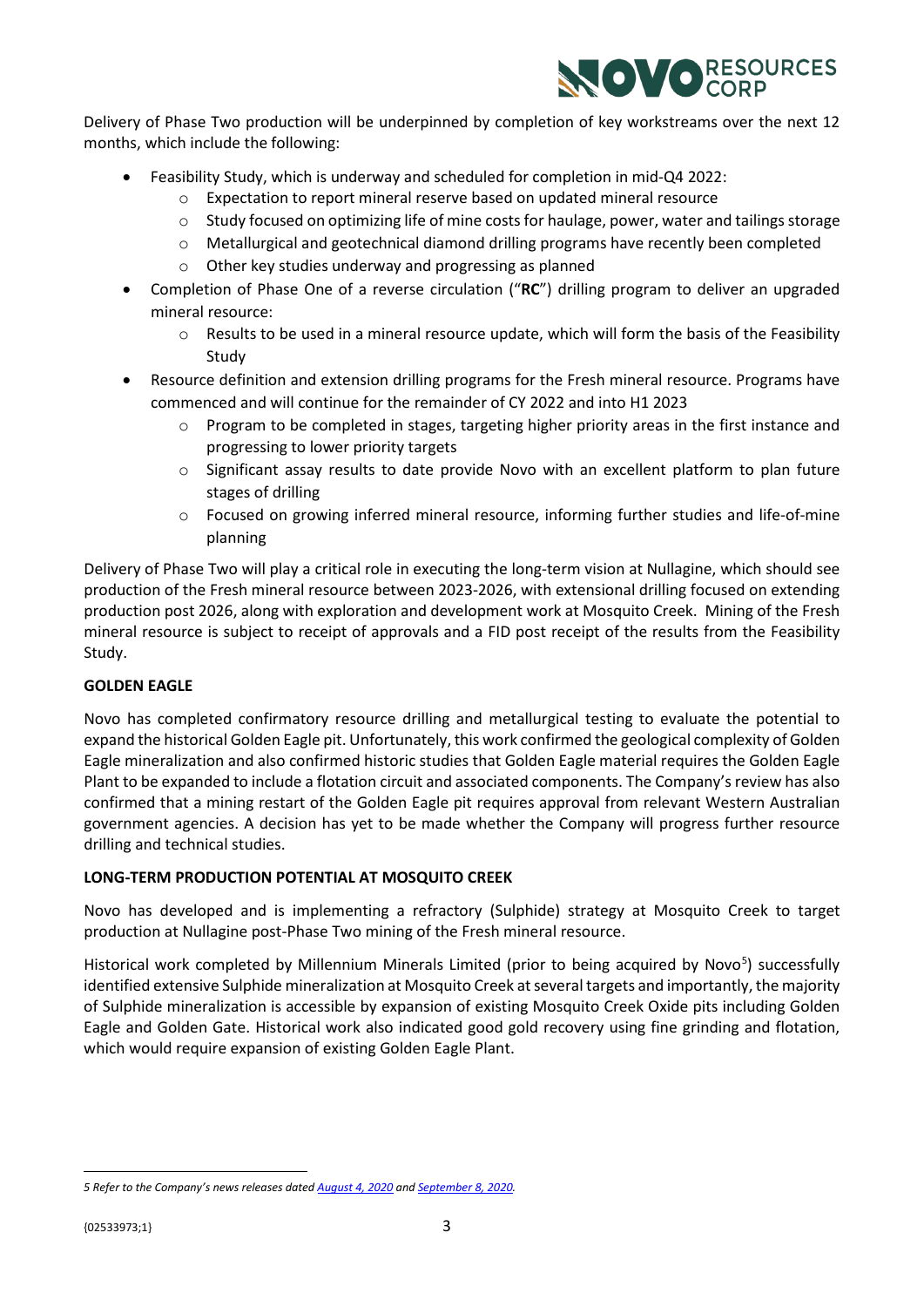

Exploration programs have been developed to identify potential Oxide mill feed to the Golden Eagle Plant from the Mosquito Creek basin, with follow-up RC drilling programs to commence in H1 2023 at Genie, Parnell-Vulture and Daisy Central, where current drilling has intersected significant, high-grade results<sup>[6](#page-3-0)</sup>.

#### **NOVO FINANCIAL POSITION & GUIDANCE**

Novo's current cash balance is approximately C\$77.5 million.

In addition to its existing cash reserves, the Company expects to complete the sale of its investment in New Found in August 2022<sup>4</sup>. The funds from this sale are expected to be used to repay the Credit Facility, leaving Novo debt free. Although the operational pause constitutes an event of default under the Credit Facility, Sprott has waived any consequence in anticipation of the Credit Facility repayment.

Novo expects to produce 9 – 11 koz Au in Q3 2022 prior to the operational pause at Beatons Creek and the Golden Eagle Mill, with an additional 1 koz Au expected to be produced in Q4 2022 as part of inventory draw down.

#### **QP STATEMENT**

Dr. Quinton Hennigh (P.Geo.) is the qualified person, as defined under National Instrument 43-101 *Standards of Disclosure for Mineral Projects*, responsible for, and having reviewed and approved, the technical information contained in this news release. Dr. Hennigh is the non-executive co-chairman and a director of Novo.

#### **CAUTIONARY STATEMENT**

The decision by the Company to produce at the Beatons Creek Project was not based on a feasibility study of mineral reserves demonstrating economic and technical viability and, as a result, there is an increased uncertainty of achieving any particular level of recovery of minerals or the cost of such recovery, including increased risks associated with developing a commercially mineable deposit. Production has not achieved forecast to date. Historically, such projects have a much higher risk of economic and technical failure. There is no guarantee that anticipated production costs will be achieved. Failure to achieve the anticipated production costs would have a material adverse impact on the Company's cash flow and future profitability.

The Company cautions that its declaration of commercial production effective October 1, 2021<sup>[7](#page-3-1)</sup> only indicates that Beatons Creek was operating at anticipated and sustainable levels and it does not indicate that economic results will be realized.

#### **ABOUT NOVO**

Novo operates its flagship Beatons Creek gold project while exploring and developing its prospective land package covering approximately 11,000 square kilometres in the Pilbara region of Western Australia. In addition to the Company's primary focus, Novo seeks to leverage its internal geological expertise to deliver value-accretive opportunities to its shareholders.

Shareholders and Canadian media are to contact Leo Karabelas at (416) 543-3120 or e-mail [leo@novoresources.com.](mailto:leo@novoresources.com)

Australian media are to contact Cameron Gilenko (Citadel-MAGNUS) at 0466 984 953.

<span id="page-3-1"></span><span id="page-3-0"></span>*<sup>6</sup> Refer to the Company's news release date[d January 28, 2022.](https://novoresources.com/wp-content/uploads/2022/03/220127-Exploration-Update_Jan2022-FINAL.pdf)*